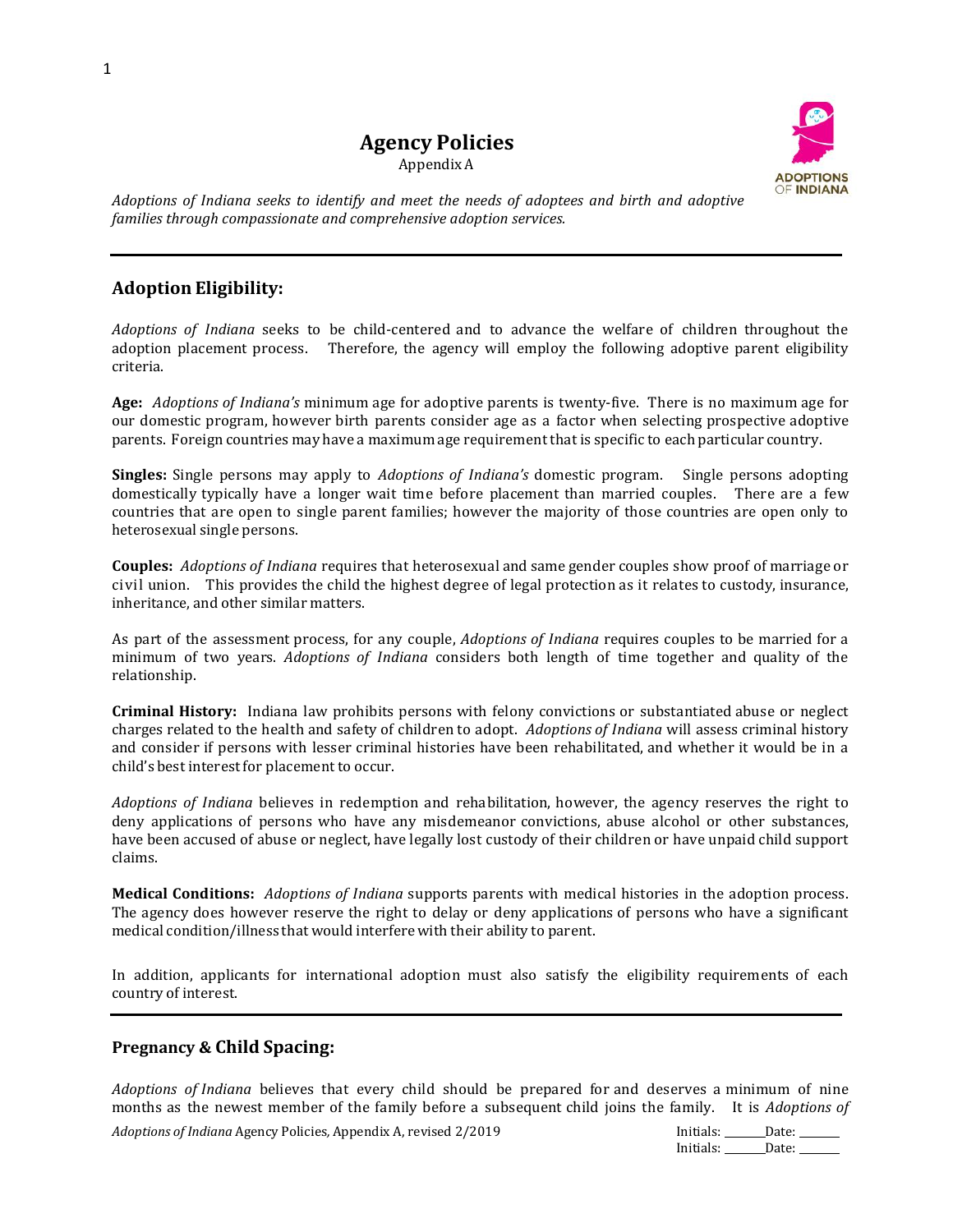*Indiana's* belief that it is important for families to prepare emotionally for adoption and it is not possible if the family is actively pursuing pregnancy while preparing to adopt. While *Adoptions of Indiana* may accept registration and provide adoption preparation and education for clients who are pursuing infertility treatment, it is *Adoptions of Indiana's* expectation that infertility treatment will cease prior to completion of the adoptive home study and becoming active in the agency's networking program.

*Adoptions of Indiana* expects that clients will inform their Adoption Specialist no later than six months prior to their anticipated delivery date if they become pregnant while in the adoption process. The family's case will be put on hold, and the clients will be withdrawn upon the birth of the child, with no refund of fees paid to date. It is the policy of *Adoptions of Indiana's* that after a birth or adoptive placement, there is a minimum of 6 months prior to the clients beginning a new adoptive home study process with the agency. The current fee structure at the time of return will be in effect.

*Adoptions of Indiana* requires that the placement of a child(ren) in an adoptive home provide a minimum of nine months age range between the adopted child and the other children in the home, and recommends that the age of the child being placed be under the age of the youngest child currently in the home. The purpose of this is to preserve birth order, to assure differential grade placements in their schooling, and minimize comparison and competition between siblings.

It is the belief of *Adoptions of Indiana* that each child deserves to have their parent's primary attention in the early months after joining the family. Unlike parenting twins who have the same genetic and birth history and are at similar developmental stages, unrelated children are likely to have very different temperaments, abilities, and needs. Therefore, when adopting more than one child, it is the policy of *Adoptions of Indiana*  that only biologically related siblings may be adopted at one time.

The decision to place a child with a family not meeting the child spacing policy will be made according to the professional judgment of the agency staff.

#### **Gender:**

It is the intention of Adoptions *of Indiana* to provide child-centered adoption services and therefore the agency is *finding families for children*. Since the majority of children in the domestic program have not been born at the time of matching, genderpreferences may not be requested in the domestic program.

Families adopting internationally will be required to follow the policies of the International Placing Agency and country of origin.

### **Adopting Transracially or Transculturally:**

There are many issues for clients to consider when deciding whether to adopt a child of a different race or culture. *Adoptions of Indiana* requires that clients choosing to adopt outside their race or culture participate in additional education to prepare and support the adoptive family.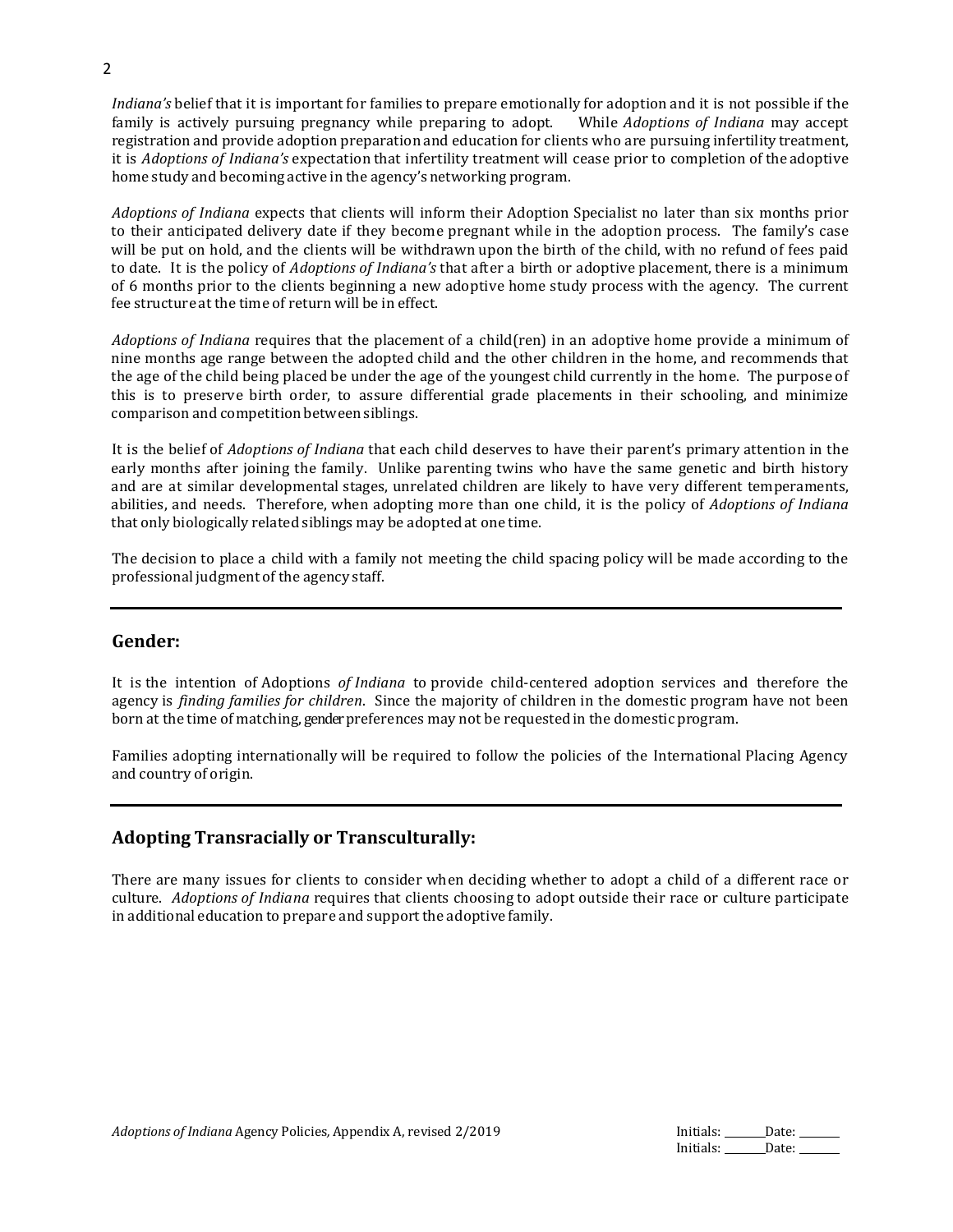It is the belief of *Adoptions of Indiana* that the joys and challenges of adopting a child who is biracial are the same as a child of a completely different race than their adoptive parents. A biracial child has the same needs for loving, accepting parents who can help them develop a positive identity and cultural confidence and competence, as does a child of a completely different race than the adoptive parents. Therefore, it is the policy of Adoptions *of Indiana* that clients, other than inter-racial couples, may decide which race(s) of children they are open to adopting, inclusive of biracial children, but may not choose to only be open to childrenwho are biracial.

# **Adoption Education:**

*Adoptions of Indiana* strongly believes that our greatest gift to our clients is to prepare, educate, and support their family through the adoption process and while they are parenting their children. All families working with *Adoptions of Indiana* are required to participate in Adoption Education by way of consultation, group workshops, literature, and appropriate on-line educational tools. These educational offerings are tailored to your specific adoption plan. We seek to inspire adoptive parents to become life-long learners so that they will feel confident and competent as they teach their children about adoption and deal with adoption related issues.

We recommend that Clients complete the essential pre-adoption workshops early in the home study process. Clients are required to complete all the essential pre-adoption education workshops prior to the finalization of their child's adoption.

*Adoptions of Indiana* offers post-adoption education, support groups and adoption related events for the family. Our desire is to build trust and rapport with clients so that the family will know they have an adoption resource as they are parenting their children.

### **Openness in Adoption:**

*Adoptions of Indiana* seeks to be child-centered in our adoption practice by placing the best interest, safety and well-being of children first. *Adoptions of Indiana* believes that communicative openness is in the best interest of children and seeks to prepare, educate and support adoptive families in this process. Communicative openness reflects the general attitudes, beliefs, expectations, emotions and behavioral inclination that people bring to adoption. It includes among other things: the willingness on the part of the individual to explore the meaning of adoption in their life, to share that meaning with the adoptee and others as appropriate, to explore adoption related issues in the context of family life, to acknowledge and support the adoptee's dual connection to their birth and adoptive families, and to acknowledge the inherent differences associatedwith adoptive and non-adoptive family life.

*Adoptions of Indiana* believes the best way to honor our children is to treat their birth families with genuine compassion, honor, and respect. To that end, *Adoptions of Indiana* expects adoptive parents to provide generous updates by way of letters and photos to their child's birth family at regular intervals to be decided by the birth and adoptive family. At a minimum, the following schedule for updates will be used: within the first week of placement, at 1, 2, 3, 4, 5, 6, 9, 12 months, biannually from 1-5 and annually from 5-18 years. *Adoptions of Indiana* encourages adoptive parents to remain open to the possibility of further openness as their relationship with the birth family develops. Openness is for the benefit of the adoptee and therefore decisions should be child-centered. Contact with birth families may take different forms and degrees potentially including telephone, email, texts, mail and face to face contact. The spectrum of openness depends on the individual circumstances of each case.

| Adoptions of Indiana Agency Policies, Appendix A, revised 2/2019 |  |
|------------------------------------------------------------------|--|
|------------------------------------------------------------------|--|

*Initials:* Date: Initials: \_\_\_\_\_\_\_ Date: \_\_\_\_\_\_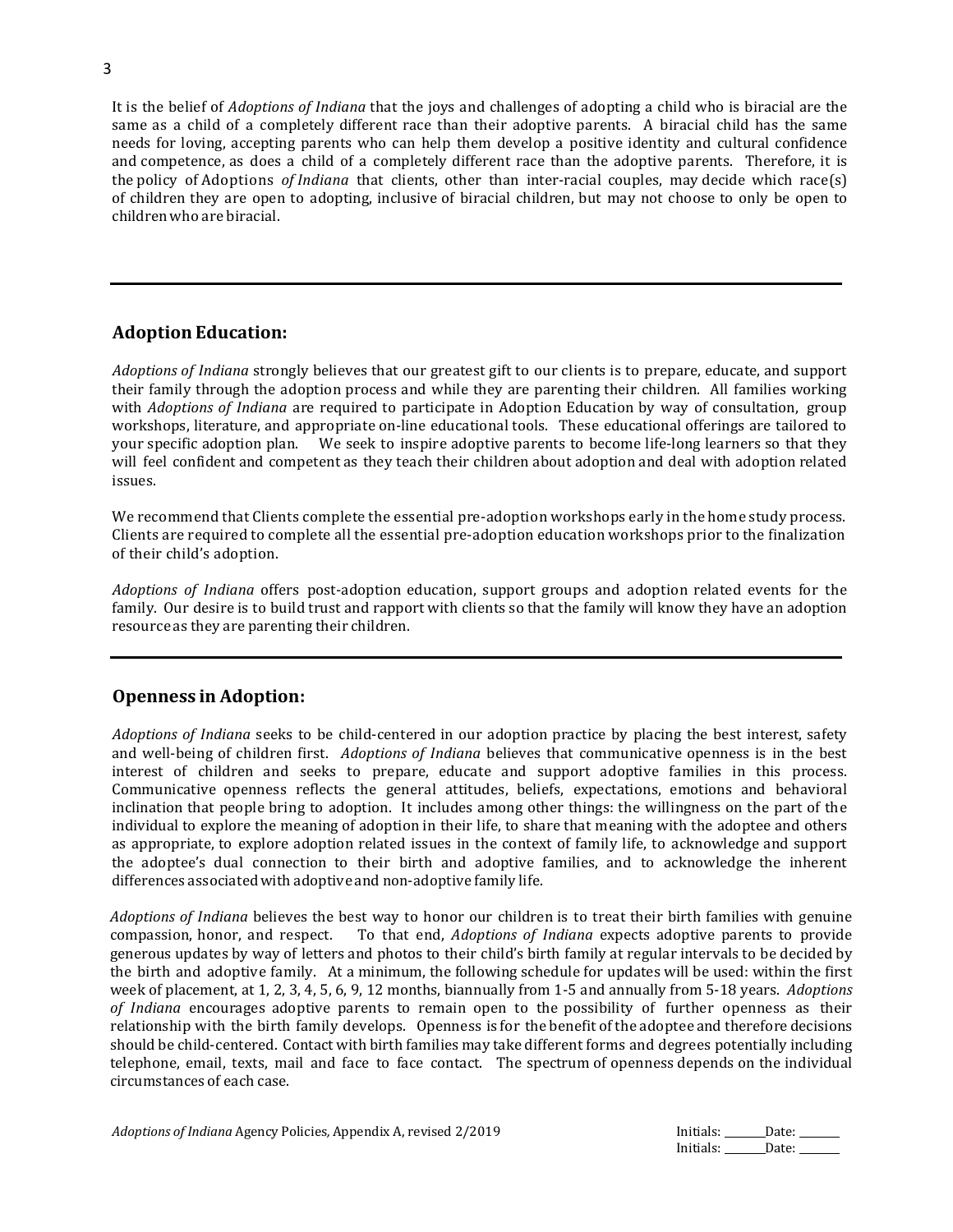#### **Medical Care and Insurance Coverage:**

*Adoptions of Indiana* will place children only into adoptive families with parents who agree to seek medical attention when necessary for the child. In addition, parents must agree not to withhold medical treatment for the child against the advice of medical personnel. Adoptive parents are required to have adequate health insurance for all family members and coverage for the adoptee from birth.

According to the American Academy of Pediatrics "the science is overwhelming that vaccines are safe and effective." They, and their "67,000 members, urges parents to make the decision to immunize. Pediatricians strongly recommend timely vaccinations because of what we know to be true: Vaccines are simply the best way to protect our children from these viruses and bacteria that can cause real and devastating harm." Adoptions of Indiana requires our adoptive parents to follow AAP recommendations on vaccines for their children. This will protect their children and those who are too young or immune compromised from being exposed to these serious viruses and bacteria.

## **Financial Stability:**

*Adoptions of Indiana* will assess a prospective adoptive family's financial stability during the adoptive home study. There is no specific income required, however the social worker will be evaluating income vs. debt and the family's budget to assess stability in the area of finance. This is often an area that is uncomfortable to discuss. We ask that families be open and honest about their income and financial responsibilities so the social worker can be accurate in their reporting.

Given that the adoption process can be financially expensive, discussions of how the family will cover the costs involved as well as having adequate health and life insurance available will be part of the adoptive home study. If the family has experienced a bankruptcy it must be disclosed in the adoptive home study. *Adoptions of Indiana* requires 4 years of post-bankruptcy financial stability prior to an adoption.

### **Duty of Candor:**

*Adoptions of Indiana* takes non-disclosure of any arrest, conviction, or any other adverse criminal history, whether in the United States or abroad, even if the record of the arrest, conviction or other adverse criminal history has been expunged, sealed, pardoned, or the subject of any other amelioration very seriously. In addition,the agency requires the disclosure of any medical (including mental health) or other legal issues.

The agency understands and acknowledges clients may be apprehensive to disclose such incidents, but a criminal record, including an expunged record, will almost certainly be discovered through required state and FBI background checks. Medical issues can be discovered through required forms and physicals from the client's doctor. Legal issues, possibly related to law suits or bankruptcies, can impact a family's ability to complete an adoption. If these issues are not disclosed to the agency by the clients, it can result in mistrust between the agency and client.

Disclosure of incidents can save time by allowing the agency to direct prospective clients away from programs and countries who may not be accepting of even seemingly minor criminal, legal or medical issues. Disclosure allows the agency to inform clients about additional documentation that may be required to provide to the court or cooperating agency, or in the case of international adoptions, to the USCIS or the source country. This can save valuable time for the client and the agency.

| Adoptions of Indiana Agency Policies, Appendix A, revised 2/2019 | Initials: | Date: |
|------------------------------------------------------------------|-----------|-------|
|                                                                  | Initials: | Date: |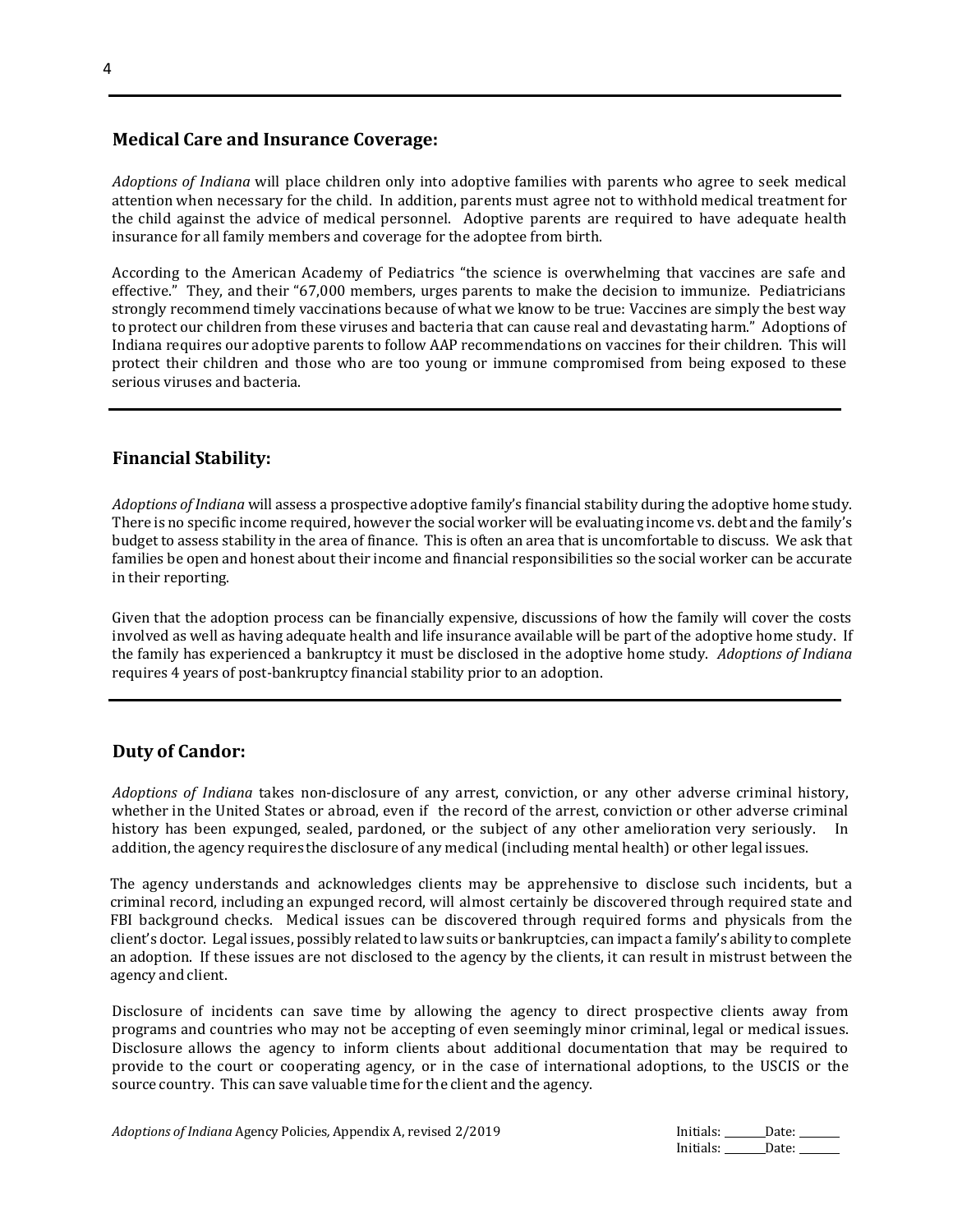In the event that a prospective adoptive parent, immediate family member, or resident of the home is arrested, convicted of a crime, or accused of child abuse or neglect, during the adoption process, such incidents or issues must be disclosed to the agency within 48 hours. If prospective adoptive parents or an immediate family member is diagnosed with a significant medical issue, has a change in employment or financial status or becomes involved in a law suit, clients must inform the agency within one week.

*Adoptions of Indiana* requires disclosure of any prior home study, including any unfavorable or denied home study, conducted by another adoption provider in Indiana or any other jurisdiction.

This duty of candor is an ongoing duty, and continues while and until the adoption is finalized. The client and any additional adult member of the household must notify the agency of any new event or information that might warrant submission of an amended or updated adoptive home study**. If a client fails to properly disclose information or in any way places the agency or its programs at risk, Adoptions** *of Indiana* **reserves the right to terminate the adoption process withoutproviding any refund.**

The ultimate determination to either terminate, hold, or continue the case will be made by the administration of the agency after a review is completed in each case, taking into consideration the circumstances that are cause for concern regarding the best interest of the child and/or family. Several issues will be considered, to include, but not limited to: severity of the incident, length of time that has passed since the incident happened, circumstances surrounding the incident, rehabilitation, prognosis, and lifestyle changes.

In the event that the agency terminates the case, the client must agree to fully cooperate with the agency to ensure that any child referred to the prospective adoptive family is allowed the opportunity to be adopted by another prospective family.

#### **Post Placement Supervision:**

*Adoptions of Indiana will* monitor the post-placement/post-adoption period of placement to ensure the placement remains in the best interests of the child until the adoption is finalized or until international requirements are met. The purpose of post-placement supervision is to provide a resource to the family and to report findings to the Court or other official entity. The agency will make at least the number of home visits required by the State of Indiana, as well as the sending State, or foreign country. If the child is residing in another state, the agency will ensure the post-placement supervisory visits are provided by a qualified provider in the child's state of residence and meet the guidelines of the other state.

#### **Disruption Policy:**

In the event of a disruption of adoption proceedings prior to, or dissolution after, the issuance of a final adoption decree by a judicial authority in the United States, *Adoptions of Indiana* will attempt to arrange for supportive and placement services for the child(ren) and the client when possible. The clients party to the disruption or dissolution shall assume full financial and logistical responsibility for any such services incurred in meeting the child(ren)'s needs. These expenses include, but are not limited to, counseling, child placement and legal services, medical, foster or respite care, and psycho-social, medical and educational evaluations of the child(ren), whether or not these services lead to a new and/or final adoptive placement. Note: Department of Child Services does not routinely take custody of children in cases of disruption or dissolution.

In the event of a possible disruption of adoption or dissolution of the adoption after the finalization of an adoption, or should adoptive parents come to the realization that their adoption may be facing difficulties or challenges that the Clients may not be equipped to deal with, the clients agree and affirm that they will make

*Adoptions of Indiana* Agency Policies, Appendix A, revised 2/2019 Initials: Date: Date: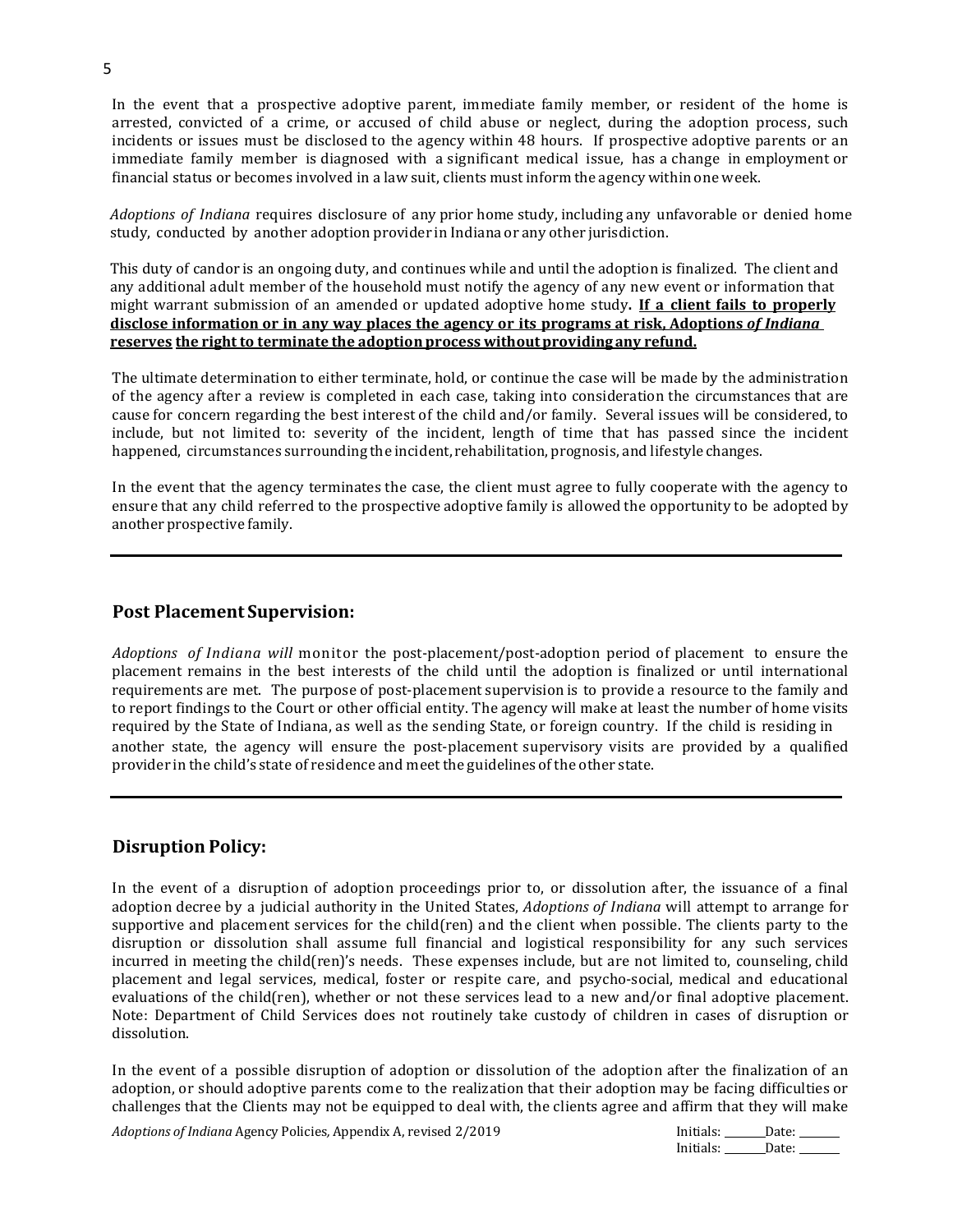all reasonable efforts in their power to seek professional help in dealing with the issues they are facing, whether the challenge is (but not limited to) medical, psycho-social or behavioral issues. Should *Adoptions of Indiana* be called upon to help arrange services as stated in the previous paragraph, *Adoptions of Indiana* will require documentation and reports that sufficient professional help was obtained and treatment plans were followed so that *Adoptions of Indiana* can provide assistance in locating or directing alternative placement.

## **Prohibition on Child-buying:**

*Adoptions of Indiana* prohibits its employees and agents from giving money or other consideration, directly or indirectly, to a child's parent(s), other individual(s), or an entity as payment for the child or as an inducement to release a child for adoption. If permitted or required by the child's country of origin, or the state where the child resides, *Adoptions of Indiana* may remit reasonable payments for activities related to the adoption proceedings, pre-birth and birth medical costs, the care of the child, the care of the birth mother while pregnant and immediately following the birth of the child, or the provision of the child's welfare and child protection services generally. Permitted or required contributions shall not be remitted as payment for the child or as an inducement to release the child.

Indiana law allows for a maximum of \$4,000 to be provided to an expectant/birth mother to assist her with living expenses or lost wages. The law is clear that this cannot be an inducement to proceed with an adoption, but is provided to make her life a little easier. She does not have to repay the monies if she chooses to parent the child after birth. Financial assistance may be given during the second trimester through 6 weeks post birth. Any monies provided should be sent through the agency and itemized for the court.

*Adoptions of Indiana* believes strongly that any coercion, inducement, or fraud associated with the consent to adoption is illegal and will not have any business relationship with any person, business, or agency that has been involved in this adoption abuse.

If a staff member becomes aware that this type of adoption abuse they must report the facts of the situation to the Executive Director who will review the information and notify relevant parties.

#### **Safeguard Data:**

*Adoptions of Indiana* shall limit the use of and safeguard personal data gathered or transmitted in connection with an adoption as described below:

Safe, Lawful Archive—*Adoptions of Indiana* shall retain or archive adoption records in a safe, secure, and retrievable manner for the period of time required by applicable State law.

Non-Identifying Information—*Adoptions of Indiana* shall make readily available to the adoptee and the adoptive parent(s) upon request all non-identifying information in its custody about the adoptee's health history or background.

Limited Use of Personal Data—*Adoptions of Indiana* shall ensure that personal data gathered or transmitted in connection with the adoption is used only for the purposes for which the information was gathered and safeguards sensitive individual information.

*Adoptions of Indiana Agency Policies, Appendix A, revised 2/2019 Initials: Date:* Date: Confidentiality—*Adoptions of Indiana* shall protect the confidentiality of both the birth and adoptive families in an adoption. The agency, nor its representatives, shall disclose identifying information. If the birth and adoptive families choose to disclose this information to one another, it shall not be through agency representatives. If a breach of confidentiality occurs it is the responsibility of *Adoptions of Indiana* to contact the affected parties to alert them to the disclosure. The agency sees this as a serious violation of policy and